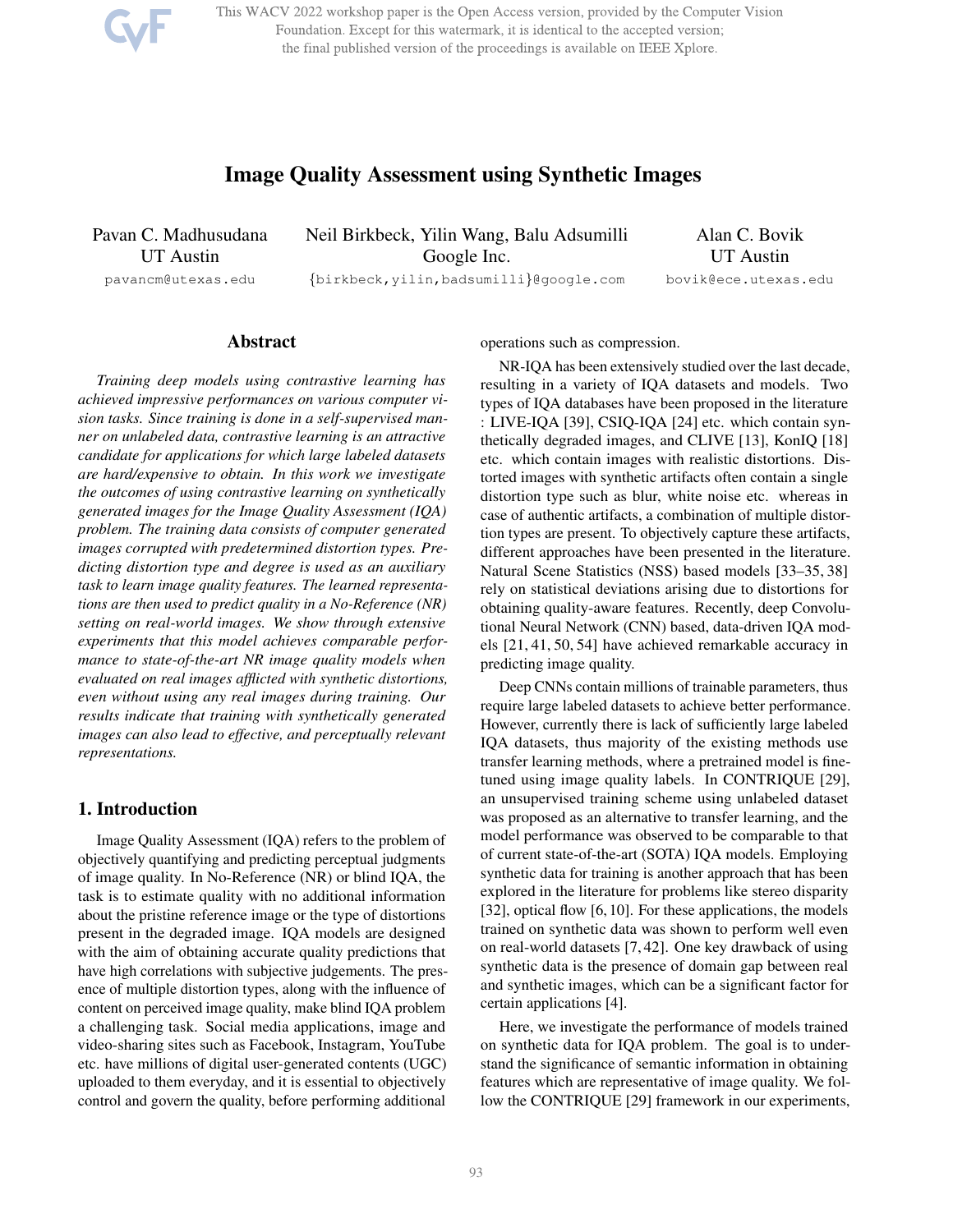where real images are replaced with synthetically generated images, and the training is performed in a self-supervised manner using a contrastive objective. To the best of our knowledge, this is first such work employing synthetic images for the IQA problem. Our contributions in this work can be summarized as

- 1. We generated synthetic images using the dead leaves (DL) [25] model. DL model is based on statistical properties of natural images. It is a simplistic model for image generation and computationally inexpensive. During testing, model trained on DL data was evaluated on real images with no additional fine-tuning.
- 2. We introduced an extension to the DL model by including textures, and studied its influence on image quality prediction. We observed that addition of textures always improved model performance.
- 3. DL images lack semantic information prevalent in natural images. In order to better understand the impact of image semantics, a dataset containing anime images was used for training, and the model performance was observed to be better than that obtained using DL data.
- 4. Models trained with synthetic data achieved performance comparable to SOTA IQA models on datasets containing synthetic distortions.

# 2. Related Work

#### 2.1. Blind Image Quality Assessment

The presence of diverse distortion types coupled with the effects of image content on different artifacts makes blind IQA a challenging task. NR models can be broadly categorized based on the design philosophy - traditional/handcrafted models, and deep CNN based models. Traditional models generally contain a hand-crafted feature extraction framework to obtain quality aware features and a regressor is trained to map these features to quality scores. These include Natural Scene Statistics (NSS) based models such as DI-IVINE [35], BLIINDS [38], BRISQUE [33] and NIQE [34], where deviations in the image statistics due to artifacts is used for predicting quality. CORNIA [48] and HOSA [47] employ a codebook based approach, where quality aware representations are obtained using a visual codebook constructed from local patches.

Inspired by the successes of deep learning on various computer vision tasks [16, 17, 42], many CNN-based based models have been applied for NR-IQA achieving impressive performances. The lack of large-scale datasets involving image quality has led to use of transfer learning techniques, whereby a pretrained model is fine-tuned using ground-truth quality scores. Pretrained CNNs extract reliable semantic features, and in [22] it was shown that these features are

also excellent indicators of image quality. DB-CNN [54] used two separate CNNs to account for synthetic and realistic artifacts, respectively. In [50], a statistical distribution of subjective scores was used during training yielding superior quality estimates. PaQ-2-PiQ [49] model showed that fine-tuning with both image and patch quality scores can considerably improve model performance. In CON-TRIQUE [29], a self-supervised training mechanism using unlabeled dataset was shown to yield robust and accurate image quality representations. All the above models employ real images during training and testing, while here we focus on employing synthetic images for training, and real images for testing.

#### 2.2. Synthetic Data for Training

Certain computer vision problems such as disparity estimation, optical flow etc. have achieved remarkable successes in using synthetic datasets for model training, and fine-tuning on real world data. This is particularly beneficial for those applications for which obtaining large-scale labeled datasets is challenging and expensive. Synthetic datasets such as Sintel [6], Flyingchairs [10], and Scene flow [32] have significantly contributed towards improving stereo disparity [7] and optical flow [42] estimation. Recently Achddou *et al*. [1] employed images generated using dead leaves model for training a deep CNN, and obtained competitive performance on various image restoration tasks. Here we appraoch IQA problem using synthetic data, which has not been explored previously.

# 3. Method

Here, the goal is to learn effective representations using synthetically generated images which can be used to predict quality of real images. Since artificially created images are used for training, there is no ground-truth quality scores that can be used for training. Hence, a self-supervised training methodology based on CONTRIQUE [29] model is employed for feature learning. The whole training procedure is illustrated in Fig. 1. In the following sections each module present in the training pipeline is presented in detail.

#### 3.1. Synthetic Image Generation

The first step is to create a database of undistorted synthetic images. In the literature, obtaining synthetic images using computer animation, and rendering using 3D graphics software such as  $B$ lender<sup>1</sup> has been extensively studied [6, 10, 32]. These images are created with the goal of lending sufficient diversity and realism as observed in natural images. However, this typically requires a careful design of contents in terms of background, color, objects present in the scene, degree of textures etc. Here, we experiment

<sup>1</sup>https://www.blender.org/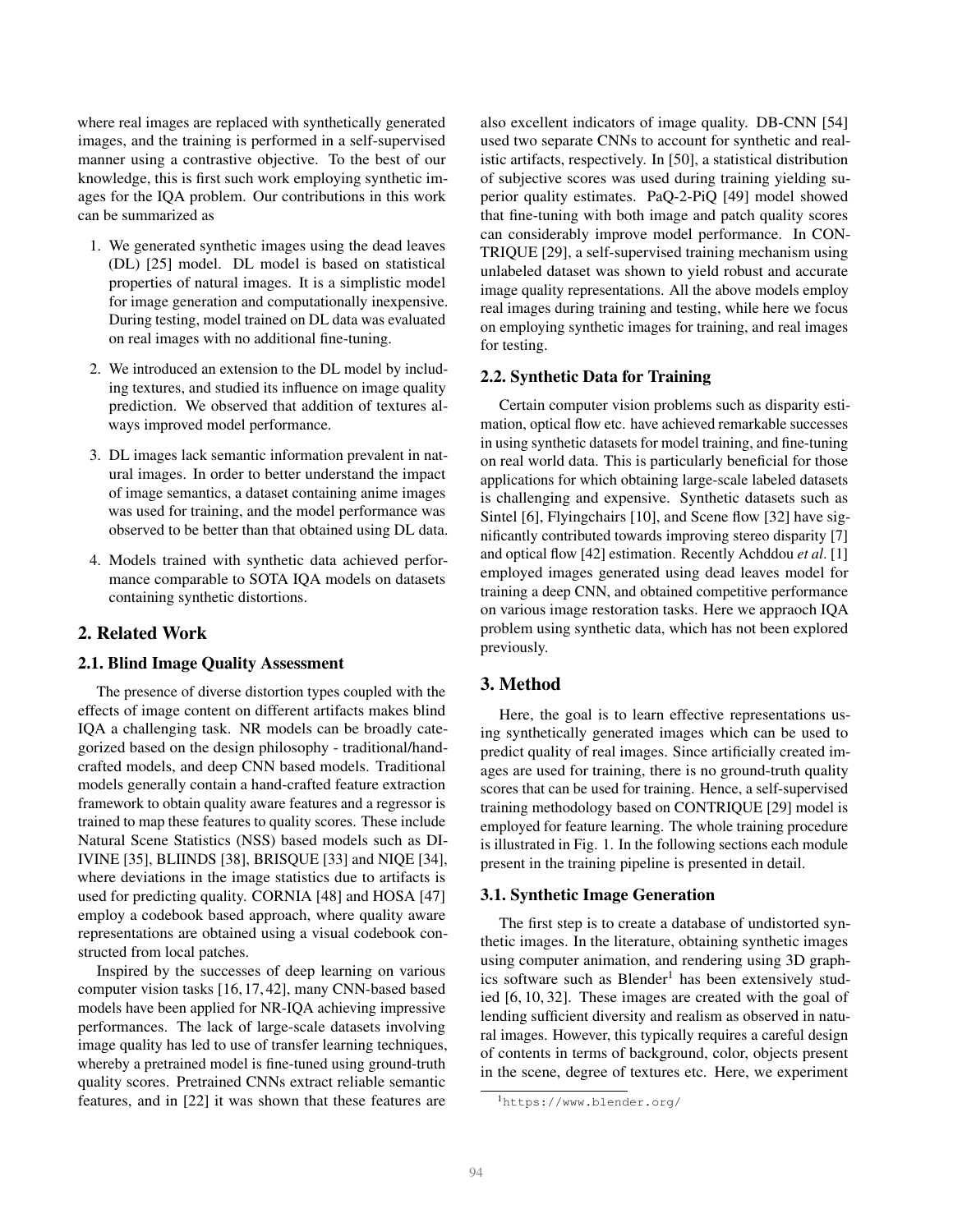

Figure 1. Illustration of training pipeline using synthetic images.

with Dead Leaves (DL) model, a simplistic image generation model based on natural image statistics.

The DL model was originally proposed by Matheron [31] to study morphological properties of materials, and was later observed to exhibit many statistical characteristics commonly seen in natural images [25]. In the DL model it is assumed that the image is formed by a set of template based objects whose locations are sampled from a Poisson process, and are arranged in a layered manner with partial occlusions. The marginal and joint derivative statistics of these DL images was observed to be similar to that of natural images [25]. Additionally, the power spectrum of DL images showed inverse square variation with frequency, commonly seen in natural scenes [12, 40].

Here, for obtaining DL images we follow the procedure detailed in [1], using circular disks as template objects. The radius r of circular disks is sampled from  $f(r) = Kr^{-3}$ distribution, where K is a normalizing constant. In [25] it was shown that this constraint was essential to have statistics similar to natural images. In order to have similar color histograms as natural images, each disk was assigned colors by randomly sampling from natural image color histogram. For this purpose, a natural image was fed as input during image generation (different scenes had different natural images).

#### 3.1.1 Textured Dead Leaves

The expressive power of the original DL model can be enhanced by introducing textures to template objects present in the DL model. From Fig. 2a it can be observed that the images generated from the original DL model can contain significant smooth regions. Since smooth regions have small gradients, marginal gradient distributions are peakier when compared to that of natural images, as can be observed in Fig. 3. Including textures has several advantages: (i) It boosts gradient values, particularly in smooth regions. (ii) The statistics of resulting textured DL images are closer to that of natural images. This is illustrated in Fig. 3 where distributions are visually as well as objectively (using Kullback-Liebler divergence values) compared. Additionally, we also show in Sec. 4.2 that representations learned from textured DL images yield better quality estimates. The textures were applied to each circular disk separately using alpha blending with equal weights on texture and background color. The textures were randomly chosen from Brodatz texture database [5]. In Fig. 2, a sample DL image and corresponding textured version is shown.

#### 3.2. Auxiliary Task

An auxiliary task is an alternate but closely related task for which ground-truth labels are either known or can easily be obtained. Following the CONTRIQUE framework, the auxiliary task is to obtain embeddings that can distinguish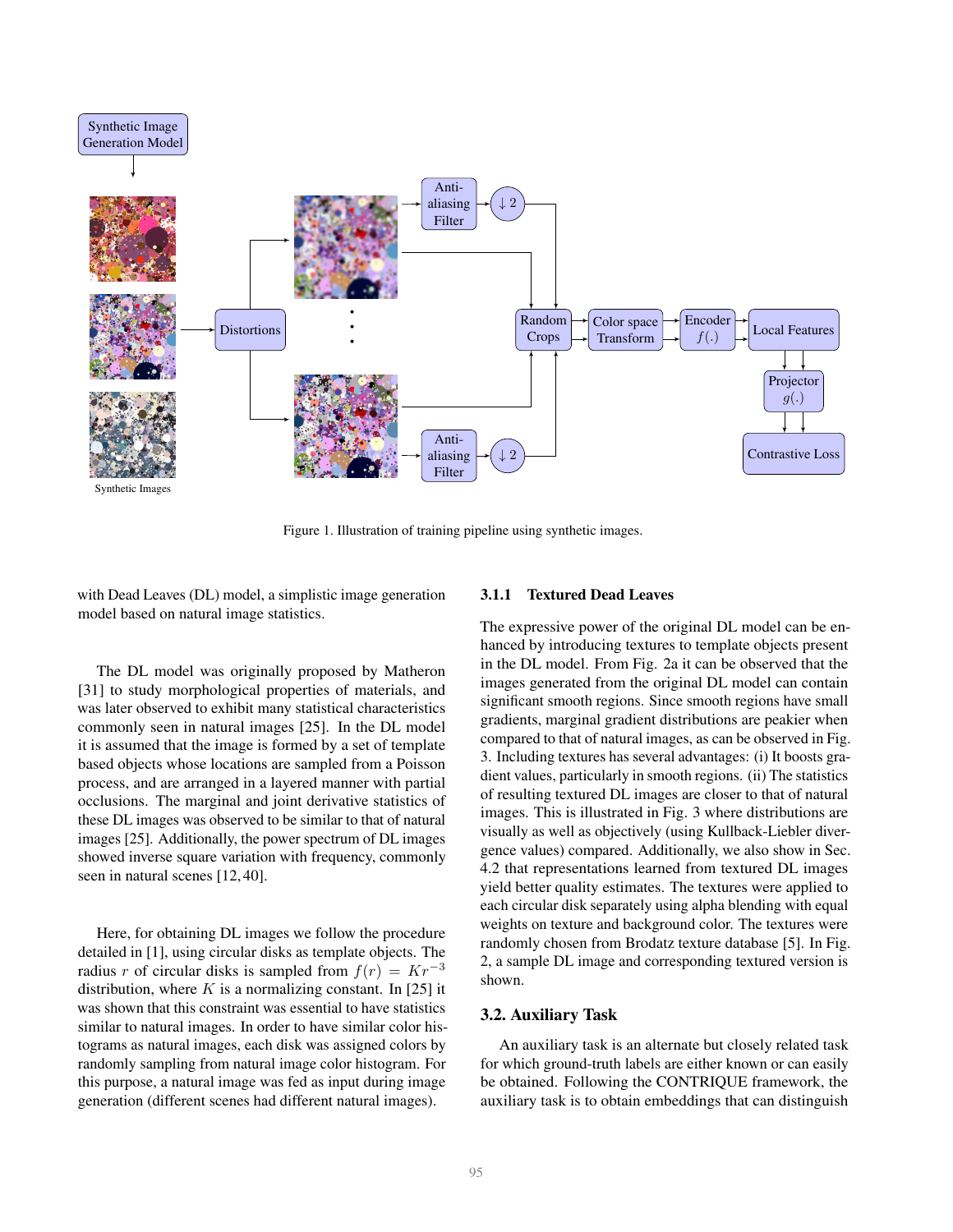

Figure 2. Sample DL image and corresponding textured version.

images based on distortion type as well as the degree of degradations. This can be considered as a classification problem with images afflicted with same distortion type and degradation level categorized under the same class.

Let an undistorted synthetic image s be distorted by  $d^i, i \in \{1, ..., D\}$  with degradation degree  $l^{ij}, j \in$  $\{1, \ldots, L^i\}$  resulting in a distorted image  $\tilde{s}_i^j$ . Here D and  $L<sup>i</sup>$  denote number of distortion types and degradation degrees, respectively. Thus, this is a classification problem with  $\sum_{i=1}^{D} L^i + 1$  classes (total number of degradation levels + one undistorted image). To extract features, the images are fed to a deep model consisting of two parts: an encoder and projector. An encoder can be any popular CNN architecture like Resnet [17] (with fully connected terminal layer removed) and the projector is a multi-layer perceptron (MLP) which reduces the dimensionality of the features produced by the encoder. For a given image  $s \in \mathbb{R}^{3 \times H \times W}$ 

$$
k = f(s), \quad z = g(k) = g(f(s)) \quad k \in \mathbb{R}^B, z \in \mathbb{R}^K \quad (1)
$$

where  $k$  is the  $B$ -dimensional output from the encoder. Similar to [8, 15], the intermediate features  $k$  are  $L_2$  normalized before feeding as input to the projector. In the last step, a contrastive loss for image  $s_i$  is calculated as

$$
\mathcal{L}_i = \frac{1}{|P(i)|} \sum_{j \in P(i)} -\log \frac{\exp(\phi(z_i, z_j)/\tau)}{\sum_{m=1}^N \mathbb{1}_{m \neq i} \exp(\phi(z_i, z_m)/\tau)},\tag{2}
$$

where N is the number of images present in the batch,  $\mathbb{I}$  is the indicator function,  $\tau$  is the temperature parameter,  $P(i)$ is a set containing image indices belonging to the same class as  $s_i$  (but excluding the index i) and  $|P(i)|$  is its cardinality.  $\phi$  measures similarity between a pair of representations and is calculated as a dot product  $\phi(a, b) = a^T b / ||a||_2 ||b||_2$ . The expression (2) is similar to the supervised contrastive loss [20] with class labels derived from prior knowledge about distortions.



Figure 3. Comparison of distributions of spatial derivatives of natural and DL images. For plotting purposes 100 images from each type were employed. For DL and textured DL distributions, KLdivergence values with respect to natural images is also shown.

#### 3.3. Multiscale Learning and Augmentations

Images, as well as artifacts present in them are multiscale, and for obtaining better quality estimates it is essential to consider the effects of both local as well as global image characteristics. To obtain more accurate quality estimates, prior IQA methods [33–35, 46] have used feature extraction at multiple scales. In the training pipeline, we employ images at two scales: full resolution, and half-scale resolution obtained by downsampling by a factor of two. An antialiasing filter is used before downsampling to avoid aliasing artifacts as shown in Fig. 1.

The images are then randomly cropped to a fixed size  $M \times M$ . Although the cropped version can have different perceived quality as the original image, we assume that the distortion class remains the same. For each image two cropped versions are obtained, one each at full-scale and half-scale. The cropped versions are then subjected to two augmentations : horizontal flipping and color space conversion. Different color spaces are employed to extract complementary quality information present in them. Four color spaces RGB, LAB. HSV and grayscale along with a bandpass transform obtained using local Mean-Subtraction (MS) coefficients were randomly chosen for each crop of the input image. Prior NSS based models [3, 14, 30, 43] have also demonstrated the perceptual significance of using these transformation for quality prediction. Note that the above augmentations are quality preserving, whereby quality of the input image remains unchanged on application of these transforms.

The last step in the training pipeline involves partitioning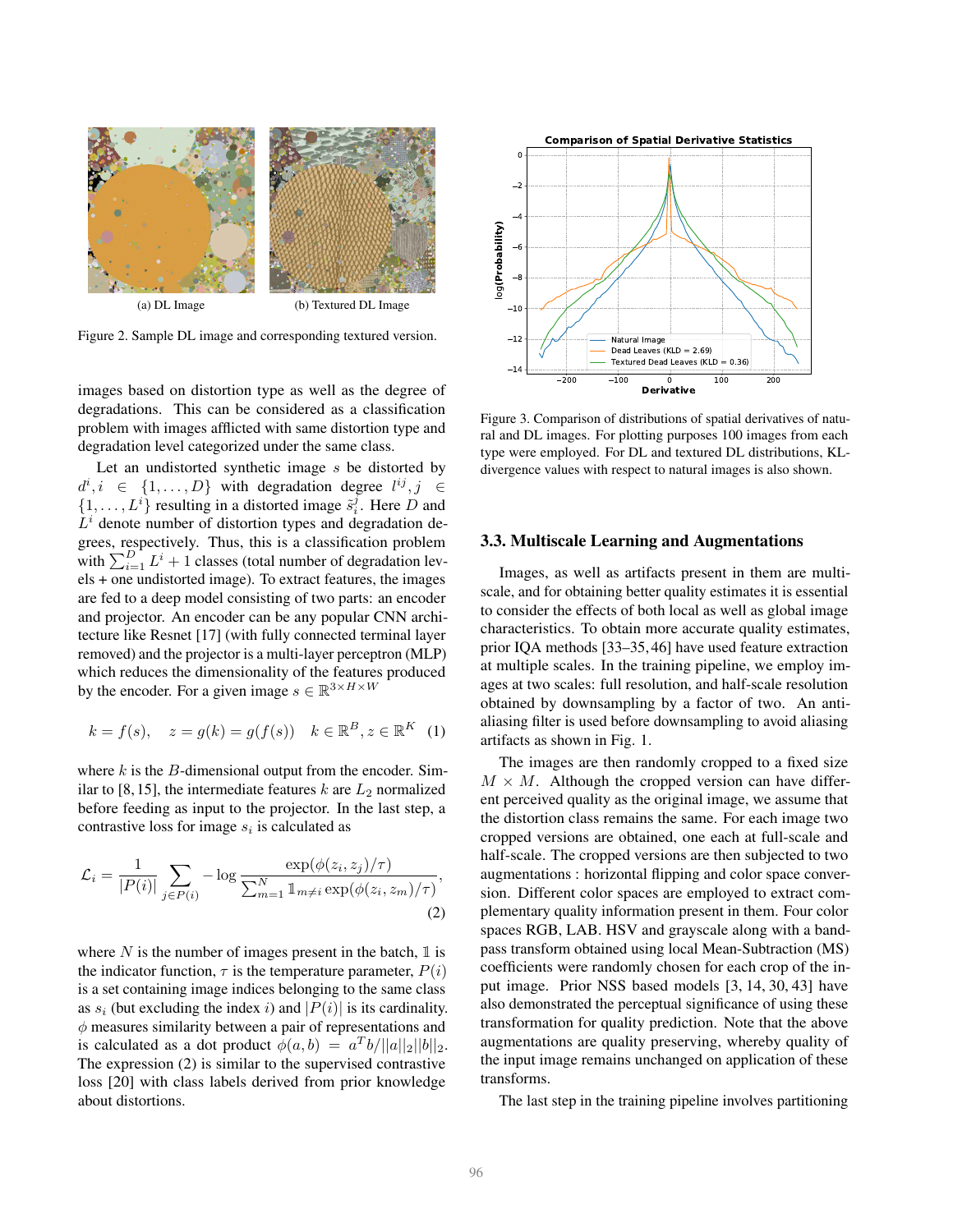the transformed image into non-overlapping patches of size  $P \times P$ . This is done with the goal of capturing image quality attributes in a more granular manner. These patches were then fed as input to the encoder to obtain local representations and subsequently used in the loss function (2). Note that we assumed that patches will inherit the same distortion class labels as the original image, as was the case with cropping operation.

# 3.4. Evaluating Representations

Once the model training is complete the last step involves mapping learned embeddings to quality scores. The correlations of human judgments against predicted quality scores serve as a proxy for evaluating efficiency of the learned representations. During evaluation, the projector network  $q(.)$ is discarded and output  $k$  from encoder is used as image features. An  $L_2$  regularized linear regressor (ridge regression) is trained on top of the frozen encoder network using ground-truth quality scores from a suitable IQA database for predicting quality. The expression for ridge regression is given by

$$
y = Wk, \quad W^* = \underset{W}{\text{argmin}} \sum_{i=1}^{N} (GT_i - y_i)^2 + \lambda \sum_{j=1}^{M} W_j^2,
$$
\n(3)

where  $y$  denotes predicted scores,  $GT$  ground-truth quality scores,  $\lambda$  is the regularization parameter, W is a trainable vector having same dimensions as  $h$ ,  $M$  is number of dimensions of  $h$ , and  $N$  is the number of images present in the training set. During inference, all the features are computed at the native resolution of the input image, and no data augmentations are performed. Features are extracted at two scales : full-scale and half-scale, and a concatenated version of these two scales is used for regression. Note that no additional *fine-tuning* of encoder using ground-truth quality scores is performed as this can modify encoder weights, and will not be a true indicator of the effectiveness of self-supervised training process as well as the training data employed.

#### 4. Experiments and Results

In this section we perform a series of experiments to investigate the effect of using synthetic data for training. First we will describe experimental settings, evaluation procedure and methods used for comparison. We then compare the performance of models trained using synthetic data against SOTA IQA models. Additionally, we also analyze the outcome of using anime images for training. Lastly, we extend the current model to a Full Reference (FR) setting where features from both reference and distorted images are used for predicting quality.

#### 4.1. Experimental Details

#### Training Data

We generated 5000 DL images using the method detailed in Sec. 3.1. The generated images were then corrupted with  $D = 25$  distortion types with each type having  $L^i = 5$  degrees of degradation. The distortion types and degrees were same as those employed in KADIS [27] dataset. Interested readers can refer to [27] for more details about distortion types and degradation levels. Since there are  $125 (25 \times 5)$ possible distortions for each image, the generated dataset contains around  $5000 \times 25 = 625,000$  images in total. This results in 126 distortion classes (125 distortion classes + 1 undistorted type) that are used in the contrastive objective (2).

#### Training Details

Resnet-50 [17] architecture (with fully connected layer removed) was used as the encoder network  $q(.)$  and MLP with 2 hidden layers as projector network  $q(.)$ . Both the hidden layers of MLP contained 2048 neurons. The training was done with a batch size of  $N = 512$  and the sampled images were randomly cropped to square blocks of size  $M = 256$ . For local feature extraction the image crops were further partitioned to patches of size  $P = 64$ , resulting in 4 patches from each image crop. The temperature parameter used in (2) was fixed at  $\tau = 0.1$  and dimension of final feature z was chosen to be  $K = 128$ . Local representations were calculated using adaptive average pooling layer at the end of encoder module. The models were trained from scratch for 25 epochs using a stochastic gradient descent (SGD) optimizer having initial learning rate of 0.3 and cosine decay schedule without restarts [28] and a linear warmup for first two epochs. The implementations used in this work are available here.<sup>2</sup>

#### Compared Methods

We compared the performance of models trained on DL and textured DL data against nine SOTA IQA models. The compared methods include traditional models such as BRISQUE [33], NIQE [33], CORNIA [48] and HOSA [47]. The above models (except NIQE) use a support vector regressor (SVR) for predicting quality. The compared methods also contain deep learning based IQA models such as DB-CNN [54], PQR [50], BIECON [21], HyperIQA [41] and CONTRIQUE [29]. For numerical comparison of above IQA models, we copied the numbers provided by the respective authors or as available in the literature. Note that all the above models are trained on real images with no presence of synthetic images in their design framework.

<sup>2</sup>https://github.com/pavancm/CONTRIQUE\_syn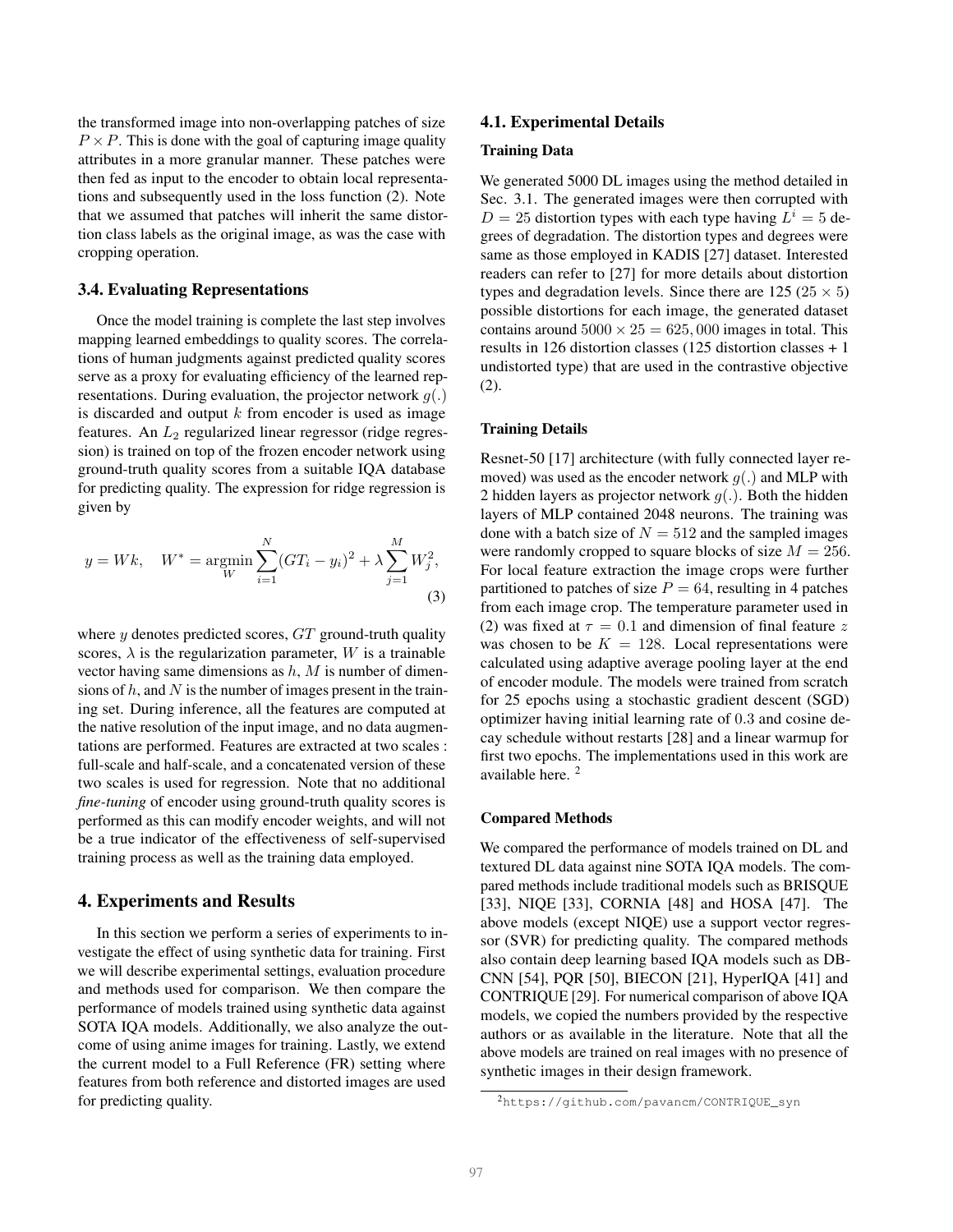Table 1. Performance comparison of NR models on IQA databases containing synthetic distortions. In each column, the first and second best models are boldfaced. Entries marked '-' denote that the results are not available.

| Method                      | LIVE-IQA [39]      |                   | CSIQ-IQA [24]      |                          | TID2013 [36]       |                          | KADID $[26]$       |                          |
|-----------------------------|--------------------|-------------------|--------------------|--------------------------|--------------------|--------------------------|--------------------|--------------------------|
|                             | SROCC <sup>+</sup> | PLCC <sup>+</sup> | SROCC <sup>+</sup> | <b>PLCC</b> <sup>+</sup> | SROCC <sup>+</sup> | <b>PLCC</b> <sup>+</sup> | SROCC <sup>+</sup> | <b>PLCC</b> <sup>+</sup> |
| BRISQUE [33]                | 0.939              | 0.935             | 0.746              | 0.829                    | 0.604              | 0.694                    | 0.528              | 0.567                    |
| <b>NIQE</b> [34]            | 0.907              | 0.901             | 0.627              | 0.712                    | 0.315              | 0.393                    | 0.374              | 0.428                    |
| CORNIA [48]                 | 0.947              | 0.950             | 0.678              | 0.776                    | 0.678              | 0.768                    | 0.516              | 0.558                    |
| <b>HOSA</b> [47]            | 0.946              | 0.950             | 0.741              | 0.823                    | 0.735              | 0.815                    | 0.618              | 0.653                    |
| <b>DB-CNN [54]</b>          | 0.968              | 0.971             | 0.946              | 0.959                    | 0.816              | 0.865                    | 0.851              | 0.856                    |
| <b>PQR [50]</b>             | 0.965              | 0.971             | 0.872              | 0.901                    | 0.740              | 0.798                    |                    |                          |
| BIECON <sub>[21]</sub>      | 0.961              | 0.962             | 0.815              | 0.823                    | 0.717              | 0.762                    |                    |                          |
| HyperIQA [41]               | 0.962              | 0.966             | 0.923              | 0.942                    | 0.840              | 0.858                    | 0.852              | 0.845                    |
| <b>CONTRIQUE [29]</b>       | 0.960              | 0.961             | 0.942              | 0.955                    | 0.843              | 0.857                    | 0.934              | 0.937                    |
| Dead Leaves                 | 0.940              | 0.941             | 0.852              | 0.873                    | 0.703              | 0.731                    | 0.776              | 0.774                    |
| <b>Textured Dead Leaves</b> | 0.950              | 0.951             | 0.920              | 0.930                    | 0.751              | 0.776                    | 0.820              | 0.820                    |



Figure 4. Sample images from the Danbooru database

#### Evaluation Criteria

Spearman's rank order correlation coefficient (SROCC) and Pearson's linear correlation coefficient (PLCC) were the evaluation metrics used for comparing IQA models. The predicted scores were fed to a four parameter logistic nonlinearity [44] before calculating PLCC.

For evaluation we used four IQA databases containing synthetic distortions : LIVE-IQA [39], CSIQ-IQA [24], TID [36] and KADID [26]. These datasets contain images corrupted with synthetic distortions along with corresponding human opinion scores. For calculating weights of the linear regressor, each dataset is randomly divided into 70%,10% and 20% sets corresponding to training, validation and testing, based on reference image to avoid overlap of contents. The above procedure was repeated 10 times with different train-test combinations to avoid any bias on the choice of training contents, and the median performance is reported.

### 4.2. Correlation Against Human Judgments

In Table 1 we compare the performance of IQA models across four databases. Since models trained on synthetic data are based on CONTRIQUE framework, they are clustered together for ease of comparison. From the Table we can derive two important conclusions. (i) Using textured dead

Table 2. SROCC performance comparison of model trained on the Danbooru dataset against models trained on dead leaves trained data. In each column, the top performing model is boldfaced.

| Model                   | LIVE-IOA | CSIO-IOA | TID   | <b>KADID</b> |
|-------------------------|----------|----------|-------|--------------|
| <b>CONTRIOUE</b>        | 0.960    | 0.942    | 0.843 | 0.934        |
| Dead Leaves             | 0.940    | 0.852    | 0.703 | 0.776        |
| Textured<br>Dead Leaves | 0.950    | 0.920    | 0.751 | 0.820        |
| Danbooru                | 0.960    | 0.942    | 0.790 | 0.910        |

leaves data almost always improves performance. (ii) The performance difference between CONTRIQUE and models trained on synthetic images demonstrate the domain gap between real and dead leaves images. Notably, on LIVE-IQA and CSIQ-IQA datasets this gap relatively low, especially when trained with textured DL data. Also from Table 1 it can be seen that models trained on DL data outperform most traditional IQA models, suggesting that the learned representations from synthetic data more accurately represent perceptual quality than handcrafted features.

#### 4.3. Training with the Danbooru dataset

We analyzed the significance of using synthetic images generated from dead leaves model in Table 1. In this experiment we investigate the effect of using other type of synthetic images obtained by a different generative model. In particular we use Danbooru [2] dataset, which is a largescale collection of anime images containing in excess of 4 million images. Sample images present in this dataset are shown in Fig. 4. The motivation behind using this dataset is to study the importance of image semantics on IQA as anime images contain more semantic information than dead leaves images. The images present in this database are of high quality with  $512 \times 512$  resolution and contains images of popular anime characters. We randomly sample 5000 images from this dataset, and artificially degrade them following the same procedure employed for DL images, obtaining a total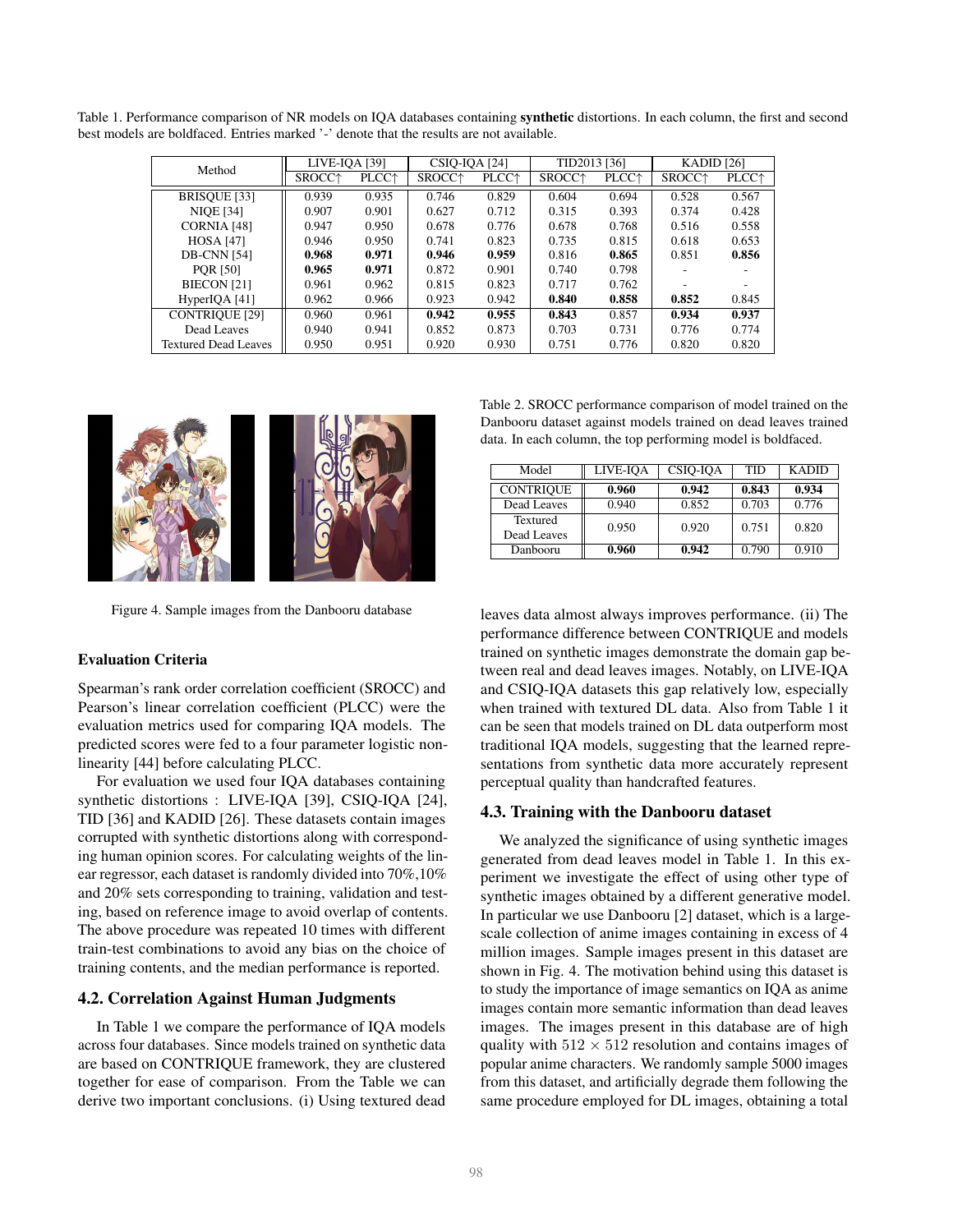| Method                      | LIVE [39]          |                          | TID2013 [36]<br><b>CSIO-IOA [24]</b> |                          |                    | KADID $[26]$             |                    |                   |
|-----------------------------|--------------------|--------------------------|--------------------------------------|--------------------------|--------------------|--------------------------|--------------------|-------------------|
|                             | SROCC <sup>+</sup> | <b>PLCC</b> <sup>+</sup> | SROCC <sup>+</sup>                   | <b>PLCC</b> <sup>+</sup> | SROCC <sup>+</sup> | <b>PLCC</b> <sup>+</sup> | SROCC <sup>+</sup> | PLCC <sup>+</sup> |
| <b>PSNR</b>                 | 0.881              | 0.868                    | 0.820                                | 0.824                    | 0.643              | 0.675                    | 0.677              | 0.680             |
| <b>SSIM [45]</b>            | 0.921              | 0.911                    | 0.854                                | 0.835                    | 0.642              | 0.698                    | 0.641              | 0.633             |
| <b>FSIM [52]</b>            | 0.964              | 0.954                    | 0.934                                | 0.919                    | 0.852              | 0.875                    | 0.854              | 0.850             |
| <b>VSI</b> [51]             | 0.951              | 0.940                    | 0.944                                | 0.929                    | 0.902              | 0.903                    | 0.880              | 0.878             |
| PieAPP <sub>[37]</sub>      | 0.915              | 0.905                    | 0.900                                | 0.881                    | 0.877              | 0.850                    | 0.869              | 0.869             |
| <b>LPIPS</b> [53]           | 0.932              | 0.936                    | 0.884                                | 0.906                    | 0.673              | 0.756                    | 0.721              | 0.713             |
| DISTS [9]                   | 0.953              | 0.954                    | 0.942                                | 0.942                    | 0.853              | 0.873                    |                    |                   |
| <b>DRF-IQA [23]</b>         | 0.983              | 0.983                    | 0.964                                | 0.960                    | 0.944              | 0.942                    |                    |                   |
| <b>CONTRIQUE-FR</b>         | 0.966              | 0.966                    | 0.956                                | 0.964                    | 0.909              | 0.915                    | 0.946              | 0.947             |
| Dead Leaves                 | 0.948              | 0.948                    | 0.931                                | 0.932                    | 0.791              | 0.816                    | 0.869              | 0.868             |
| <b>Textured Dead Leaves</b> | 0.950              | 0.950                    | 0.945                                | 0.950                    | 0.842              | 0.853                    | 0.898              | 0.900             |
| Danbooru                    | 0.962              | 0.962                    | 0.950                                | 0.957                    | 0.880              | 0.891                    | 0.935              | 0.937             |

Table 3. Full Reference performance comparison across 4 IQA databases. In each column, the first and second best models are boldfaced. Entries marked '-' denote that the results are not available.

of 625,000 distorted images. In Table 2, the performance of the Danbooru trained model is compared against other models, and it can be seen that it outperforms DL trained models. These results indicate that training data containing better semantic information can be beneficial in obtaining more accurate image quality representations.

### 4.4. Full-Reference IQA

Similar to CONTRIQUE, the learned representations can be employed in an FR setting with no additional training of the encoder module. This is accomplished by incorporating reference features in the regressor as

$$
y = W|k_{ref} - k_{dist}|,
$$
  
\n
$$
W^* = \underset{W}{\text{argmin}} \sum_{i=1}^{N} (GT_i - y_i)^2 + \lambda \sum_{j=1}^{M} W_j^2,
$$
 (4)

where absolute difference between the features of reference and distorted images is used for predicting quality. The performance of FR-IQA models is compared in Table 3. Similar evaluation protocol of dividing datasets into 70%,10%,20% as training/validation/testing sets, respectively based on content, was followed. The train-test division was repeated 10 times and median correlation values are reported. Nine SOTA FR-IQA models were included for performance comparison : PSNR, SSIM [45], FSIM [52], VSI [51], PieAPP [37], LPIPS [53], DISTS [9], DRF-IQA [23] and CONTRIQUE-FR [29]. From the Table 3 we can make similar observations as seen in the No-Reference case, where training with Danbooru data performed better than that using DL data, emphasizing the importance of semantic information for training.

# 5. Drawbacks of Using Synthetic Images

In the previous sections we analyzed the model performances on synthetically distorted IQA datasets. Every distorted image in these databases was corrupted by a 'single' distortion type. However, if we consider images with realistic distortions such as User Generated Content (UGC) images, a combination of multiple distortions is involved. Models which are trained on synthetic data often under-perform when evaluated on UGC datasets as can be seen in Table 4, where performances across 4 IQA datasets KonIQ [18], CLIVE [13], FLIVE [49] and SPAQ [11] containing authentic distortions are compared. We hypothesize that two factors might have contributed to this performance gap. Firstly, the training data contains distorted images which only have 'single' types of corruption. Thus there exists a significant domain gap in terms of synthetic and authentic distortions resulting in lower performance. Artificially replicating authentic distortions is hard, as they often contain diverse mixtures of unknown distortions. Secondly, image semantics play a major role in quantifying realistic distortions [22, 41]. Thus, the lack of sufficient semantic information might also be a contributing factor of the performance degradation.

# 6. Conclusion and Future Work

In this work we investigated the effect of using synthetic data in an unsupervised training framework for learning effective image quality representations. A synthetic image dataset from dead leaves model was generated, and discriminating distortion type and degree was used as an auxiliary task to train a deep CNN model. We conducted holistic evaluation on multiple IQA databases and analyzed the significance of texture and semantic information in predicting image quality. We also highlighted the drawbacks of employing models trained with synthetic data on images corrupted with realistic distortions. As part of future work we plan to explore adding multiple distortions to the training data similar to LIVE multiply distorted dataset [19], and analyze its effect on quantifying realistic distortions.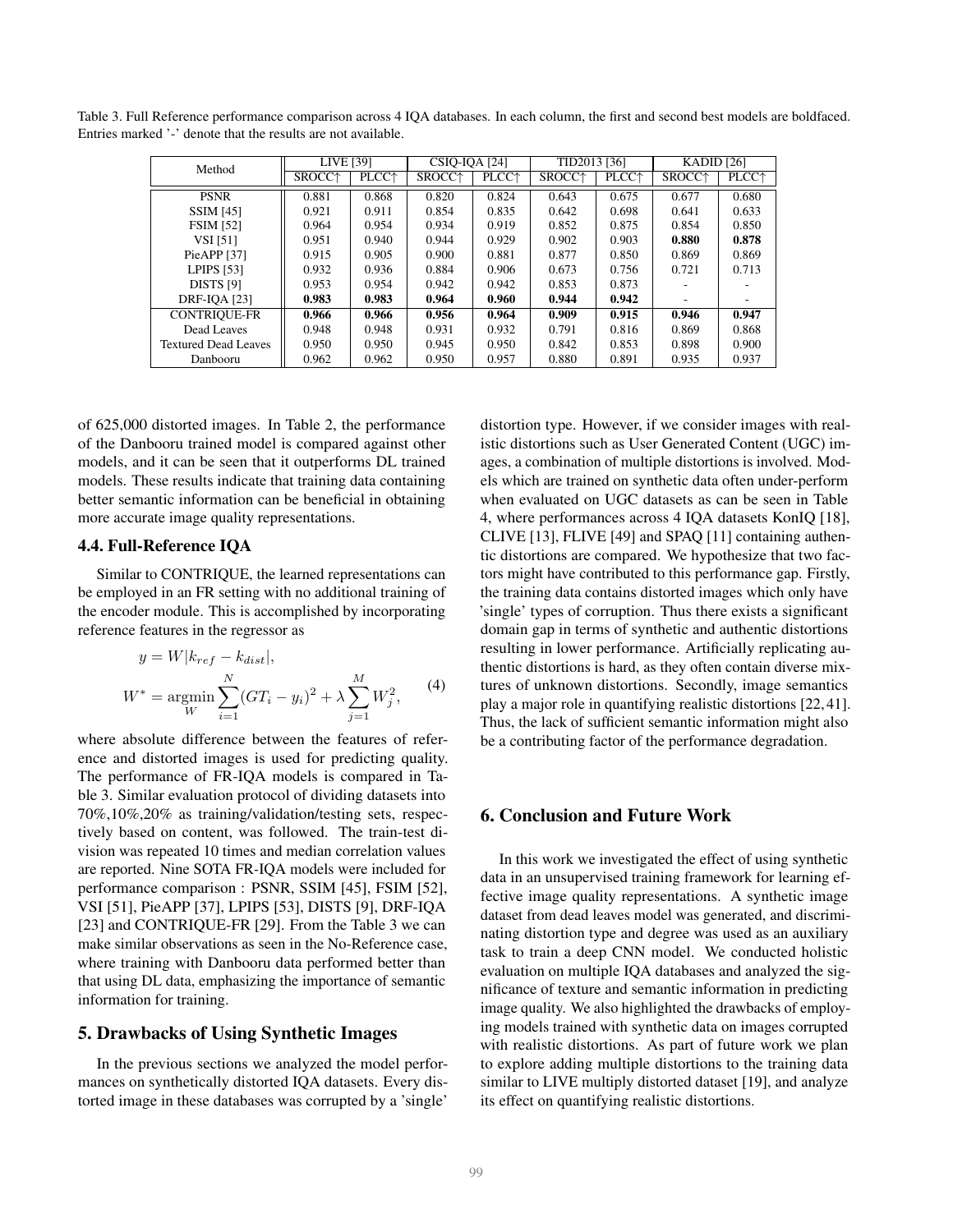Table 4. Performance comparison of NR models on IQA databases containing authentic distortions. In each column, the first and second best models are boldfaced. Entries marked '-' denote that the results are not available.

| Method                      | KonIO [18]         |                          | <b>CLIVE</b> [13]  |                          | <b>FLIVE [49]</b>  |                          | <b>SPAO [11]</b>   |                          |
|-----------------------------|--------------------|--------------------------|--------------------|--------------------------|--------------------|--------------------------|--------------------|--------------------------|
|                             | SROCC <sup>+</sup> | <b>PLCC</b> <sup>+</sup> | SROCC <sup>+</sup> | <b>PLCC</b> <sup>+</sup> | SROCC <sup>+</sup> | <b>PLCC</b> <sup>+</sup> | SROCC <sup>+</sup> | <b>PLCC</b> <sup>+</sup> |
| BRISQUE [33]                | 0.665              | 0.681                    | 0.608              | 0.629                    | 0.288              | 0.373                    | 0.809              | 0.817                    |
| <b>NIQE</b> [33]            | 0.531              | 0.538                    | 0.455              | 0.483                    | 0.211              | 0.288                    | 0.700              | 0.709                    |
| CORNIA [48]                 | 0.780              | 0.795                    | 0.629              | 0.671                    |                    |                          | 0.709              | 0.725                    |
| <b>HOSA</b> [47]            | 0.805              | 0.813                    | 0.640              | 0.678                    |                    |                          | 0.846              | 0.852                    |
| <b>DB-CNN</b> [54]          | 0.875              | 0.884                    | 0.851              | 0.869                    | 0.554              | 0.652                    | 0.911              | 0.915                    |
| <b>POR [50]</b>             | 0.880              | 0.884                    | 0.857              | 0.882                    |                    |                          |                    |                          |
| HyperIQA[41]                | 0.906              | 0.917                    | 0.859              | 0.882                    | 0.535              | 0.623                    | 0.916              | 0.919                    |
| <b>CONTRIQUE</b>            | 0.894              | 0.906                    | 0.845              | 0.857                    | 0.580              | 0.641                    | 0.914              | 0.919                    |
| Dead Leaves                 | 0.812              | 0.826                    | 0.671              | 0.700                    | 0.460              | 0.500                    | 0.870              | 0.877                    |
| <b>Textured Dead Leaves</b> | 0.820              | 0.835                    | 0.677              | 0.700                    | 0.485              | 0.528                    | 0.872              | 0.879                    |
| Danbooru                    | 0.841              | 0.851                    | 0.715              | 0.717                    | 0.520              | 0.540                    | 0.886              | 0.893                    |

# 7. Acknowledgment

This research was sponsored by a grant from YouTube and by grant number 2019844 for the National Science Foundation AI Institute for Foundations of Machine Learning (IFML). The authors would also like to thank the Texas Advanced Computing Center (TACC) for providing computational resources that contributed to this work.

# References

- [1] Raphaël Achddou, Yann Gousseau, and Saïd Ladjal. Synthetic images as a regularity prior for image restoration neural networks. In *Eighth International Conference on Scale Space and Variational Methods in Computer Vision (SSVM).*, 2021.
- [2] Anonymous, Danbooru community, and Gwern Branwen. Danbooru2020: A large-scale crowdsourced and tagged anime illustration dataset. https://www.gwern.net/ Danbooru2020, January 2021. Accessed: September 2021.
- [3] Christos G Bampis, Praful Gupta, Rajiv Soundararajan, and Alan C Bovik. SpEED-QA: Spatial efficient entropic differencing for image and video quality. *IEEE Signal Process. Lett.*, 24(9):1333–1337, Sep. 2017.
- [4] Manel Baradad, Jonas Wulff, Tongzhou Wang, Phillip Isola, and Antonio Torralba. Learning to see by looking at noise. *arXiv preprint arXiv:2106.05963*, 2021.
- [5] Phil Brodatz. *Textures: a photographic album for artists and designers, by Phil Brodatz*. Dover publications, 1966.
- [6] Daniel J Butler, Jonas Wulff, Garrett B Stanley, and Michael J Black. A naturalistic open source movie for optical flow evaluation. In *European conference on computer vision*, pages 611–625. Springer, 2012.
- [7] Jia-Ren Chang and Yong-Sheng Chen. Pyramid stereo matching network. In *Proceedings of the IEEE Conference on Computer Vision and Pattern Recognition*, pages 5410–5418, 2018.
- [8] Ting Chen, Simon Kornblith, Mohammad Norouzi, and Geoffrey Hinton. A simple framework for contrastive learning of visual representations. *Int'l Conf. Machine Learning*, 2020.
- [9] Keyan Ding, Kede Ma, Shiqi Wang, and Eero P. Simoncelli. Image quality assessment: Unifying structure and texture similarity. *IEEE Trans. Pattern Anal. Mach. Intell.*, pages 1–1, 2020.
- [10] Alexey Dosovitskiy, Philipp Fischer, Eddy Ilg, Philip Hausser, Caner Hazirbas, Vladimir Golkov, Patrick Van Der Smagt, Daniel Cremers, and Thomas Brox. Flownet: Learning optical flow with convolutional networks. In *Proceedings of the IEEE international conference on computer vision*, pages 2758–2766, 2015.
- [11] Yuming Fang, Hanwei Zhu, Yan Zeng, Kede Ma, and Zhou Wang. Perceptual quality assessment of smartphone photography. In *Proc. IEEE Conf. Comput. Vision Pattern Recognit.*, pages 3677–3686, 2020.
- [12] David J Field. Relations between the statistics of natural images and the response properties of cortical cells. *Josa a*, 4(12):2379–2394, 1987.
- [13] Deepti Ghadiyaram and Alan C Bovik. Massive online crowdsourced study of subjective and objective picture quality. *IEEE Trans. Image Process.*, 25(1):372–387, 2015.
- [14] Deepti Ghadiyaram and Alan C Bovik. Perceptual quality prediction on authentically distorted images using a bag of features approach. *Journal of vision*, 17(1):32–32, 2017.
- [15] Kaiming He, Haoqi Fan, Yuxin Wu, Saining Xie, and Ross Girshick. Momentum contrast for unsupervised visual representation learning. In *Proc. IEEE Conf. Comput. Vision Pattern Recognit.*, pages 9729–9738, 2020.
- [16] Kaiming He, Georgia Gkioxari, Piotr Dollár, and Ross Girshick. Mask R-CNN. In *Proc. IEEE Conf. Comput. Vision Pattern Recognit.*, pages 2961–2969, 2017.
- [17] Kaiming He, Xiangyu Zhang, Shaoqing Ren, and Jian Sun. Deep residual learning for image recognition. In *Proc. IEEE Conf. Comput. Vision Pattern Recognit.*, pages 770–778, 2016.
- [18] Vlad Hosu, Hanhe Lin, Tamas Sziranyi, and Dietmar Saupe. Koniq-10k: An ecologically valid database for deep learning of blind image quality assessment. *IEEE Trans. Image Process.*, 29:4041–4056, 2020.
- [19] Dinesh Jayaraman, Anish Mittal, Anush K Moorthy, and Alan C Bovik. Objective quality assessment of multiply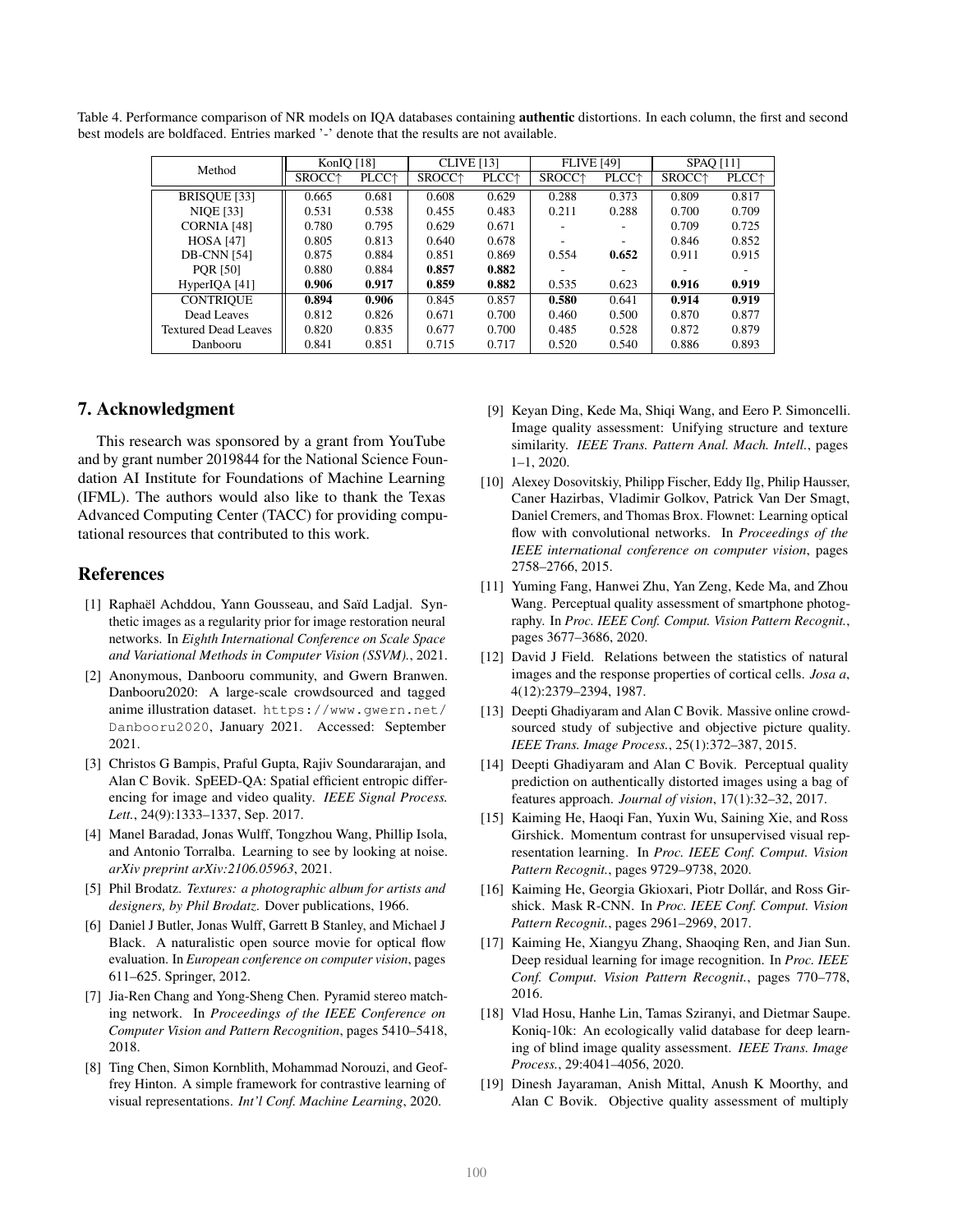distorted images. In *Asilomar Conf. Signals Syst. Comput.*, pages 1693–1697. IEEE, 2012.

- [20] Prannay Khosla, Piotr Teterwak, Chen Wang, Aaron Sarna, Yonglong Tian, Phillip Isola, Aaron Maschinot, Ce Liu, and Dilip Krishnan. Supervised contrastive learning. In *Proc. Adv. Neural Inf. Process. Syst.*, volume 33, pages 18661–18673, 2020.
- [21] Jongyoo Kim and Sanghoon Lee. Fully deep blind image quality predictor. *IEEE J. Sel. Topics Signal Process.*, 11(1):206– 220, 2016.
- [22] Jongyoo Kim, Hui Zeng, Deepti Ghadiyaram, Sanghoon Lee, Lei Zhang, and Alan C Bovik. Deep convolutional neural models for picture-quality prediction: Challenges and solutions to data-driven image quality assessment. *IEEE Sig. Proc. Magazine*, 34(6):130–141, 2017.
- [23] Woojae Kim, Anh-Duc Nguyen, Sanghoon Lee, and Alan Conrad Bovik. Dynamic receptive field generation for full-reference image quality assessment. *IEEE Trans. Image Process.*, 29:4219–4231, 2020.
- [24] Eric Cooper Larson and Damon Michael Chandler. Most apparent distortion: Full-reference image quality assessment and the role of strategy. *J. Electron. Imag*, 19(1):011006, 2010.
- [25] Ann B Lee, David Mumford, and Jinggang Huang. Occlusion models for natural images: A statistical study of a scaleinvariant dead leaves model. *International Journal of Computer Vision*, 41(1):35–59, 2001.
- [26] Hanhe Lin, Vlad Hosu, and Dietmar Saupe. KADID-10k: A large-scale artificially distorted IQA database. In *IEEE Int'l Conf. on Quality of Multimedia Experience*, pages 1–3, 2019.
- [27] Hanhe Lin, Vlad Hosu, and Dietmar Saupe. DeepFL-IQA: Weak supervision for deep IQA feature learning. *arXiv preprint arXiv:2001.08113*, 2020.
- [28] Ilya Loshchilov and Frank Hutter. SGDR: Stochastic gradient descent with warm restarts. *Int'l Conf. Learning Representations*, 2017.
- [29] Pavan C Madhusudana, Neil Birkbeck, Yilin Wang, Balu Adsumilli, and Alan C Bovik. Image quality assessment using contrastive learning. *arXiv preprint arXiv:2110.13266*, 2021.
- [30] Pavan C Madhusudana, Neil Birkbeck, Yilin Wang, Balu Adsumilli, and Alan C Bovik. ST-GREED: Space-time generalized entropic differences for frame rate dependent video quality prediction. *IEEE Trans. Image Process.*, 30:7446– 7457, 2021.
- [31] G. Matheron. Mod'ele s'equentiel de partition al 'eatoire. *Centre de Morphologie Mathematique ´* , 1968.
- [32] Nikolaus Mayer, Eddy Ilg, Philip Hausser, Philipp Fischer, Daniel Cremers, Alexey Dosovitskiy, and Thomas Brox. A large dataset to train convolutional networks for disparity, optical flow, and scene flow estimation. In *Proceedings of the IEEE conference on computer vision and pattern recognition*, pages 4040–4048, 2016.
- [33] Anish Mittal, Anush K. Moorthy, and Alan C Bovik. Noreference image quality assessment in the spatial domain. *IEEE Trans. Image Process.*, 21(12):4695–4708, Dec. 2012.
- [34] Anish Mittal, Rajiv Soundararajan, and Alan C Bovik. Making a "completely blind" image quality analyzer. *IEEE Sig. Process. Lett.*, 20(3):209–212, Mar. 2013.
- [35] Anush Krishna Moorthy and Alan Conrad Bovik. Blind image quality assessment: From natural scene statistics to perceptual quality. *IEEE Trans. Image Process.*, 20(12):3350– 3364, 2011.
- [36] Nikolay Ponomarenko, Lina Jin, Oleg Ieremeiev, Vladimir Lukin, Karen Egiazarian, Jaakko Astola, Benoit Vozel, Kacem Chehdi, Marco Carli, Federica Battisti, et al. Image database TID2013: Peculiarities, results and perspectives. *Signal Process.: Image Commun.*, 30:57–77, 2015.
- [37] Ekta Prashnani, Hong Cai, Yasamin Mostofi, and Pradeep Sen. Pieapp: Perceptual image-error assessment through pairwise preference. In *Proc. IEEE Conf. Comput. Vision Pattern Recognit.*, pages 1808–1817, 2018.
- [38] Michele A Saad, Alan C Bovik, and Christophe Charrier. Blind image quality assessment: A natural scene statistics approach in the DCT domain. *IEEE Trans. Image Process.*, 21(8):3339–3352, 2012.
- [39] Hamid R Sheikh, Muhammad F Sabir, and Alan C Bovik. A statistical evaluation of recent full reference image quality assessment algorithms. *IEEE Trans. Image Process.*, 15(11):3440–3451, Nov 2006.
- [40] Eero P Simoncelli and Bruno A Olshausen. Natural image statistics and neural representation. *Annual review of neuroscience*, 24(1):1193–1216, 2001.
- [41] Shaolin Su, Qingsen Yan, Yu Zhu, Cheng Zhang, Xin Ge, Jinqiu Sun, and Yanning Zhang. Blindly assess image quality in the wild guided by a self-adaptive hyper network. In *Proc. IEEE Conf. Comput. Vision Pattern Recognit.*, pages 3667– 3676, 2020.
- [42] Deqing Sun, Xiaodong Yang, Ming-Yu Liu, and Jan Kautz. PWC-Net: CNNs for optical flow using pyramid, warping, and cost volume. In *Proc. IEEE Conf. Comput. Vision Pattern Recognit.*, pages 8934–8943, 2018.
- [43] Zhengzhong Tu, Xiangxu Yu, Yilin Wang, Neil Birkbeck, Balu Adsumilli, and Alan C. Bovik. RAPIQUE: Rapid and accurate video quality prediction of user generated content. *IEEE Open J. Signal Process.*, 2:425–440, 2021.
- [44] VQEG. Final report from the video quality experts group on the validation of objective quality metrics for video quality assessment, 2000.
- [45] Zhou Wang, Alan C Bovik, Hamid R Sheikh, and Eero P Simoncelli. Image quality assessment: from error visibility to structural similarity. *IEEE Trans. Image Process.*, 13(4):600– 612, April 2004.
- [46] Zhou Wang, Eero P Simoncelli, and Alan C Bovik. Multiscale structural similarity for image quality assessment. In *Asilomar Conf. Signals Syst. Comput.*, volume 2, pages 1398–1402 Vol.2, Nov 2003.
- [47] Jingtao Xu, Peng Ye, Qiaohong Li, Haiqing Du, Yong Liu, and David Doermann. Blind image quality assessment based on high order statistics aggregation. *IEEE Trans. Image Process.*, 25(9):4444–4457, 2016.
- [48] Peng Ye, Jayant Kumar, Le Kang, and David Doermann. Unsupervised feature learning framework for no-reference